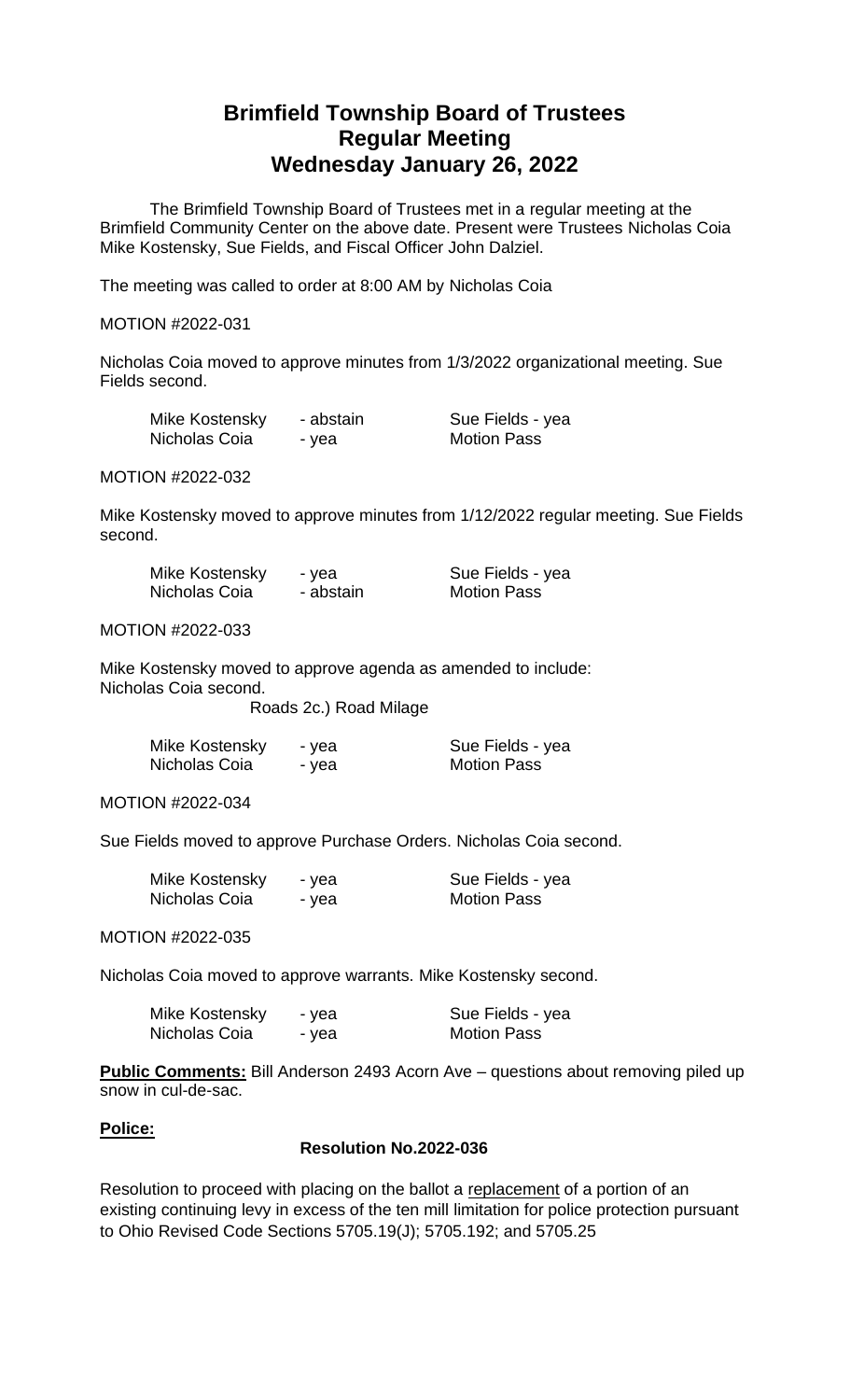The Board of Trustees of Brimfield Township, Portage County Ohio met at a regular session, on the 26th day of January 2022 at the Brimfield Community Center 4538 Edson Road, Kent, Ohio with the following members present:

Nic Coia Mike Kostensky Sue Fields

Nicholas Coia moved the adoption of the following resolution:

- Whereas, on the 12<sup>th</sup> day of January, 2022, the Board of Trustees passed a resolution declaring the necessity, for the purpose described in ORC 5705.19(J), to replace a levy of a tax in excess of the ten-mill limitation at a rate of 3.02 mills for each one dollar of valuation, which is increase of 0.32 mills from the existing continuing levy.
- **Whereas,** the Portage County Auditor has certified to the Board of Trustees that the dollar amount of revenue that would be generated by the 3.02 mill replacement tax levy will be \$0.302 for each one hundred dollars of valuation, based on the current assessed valuation of the Township of \$339,502,150.
- **Resolved,** by the Board of Trustees, with at least two-thirds of all members elected thereto concurring, that the Board of Trustees desires to proceed with the submission of the question of a replacement of a portion of an existing levy at the rate of 3.02 mills for each one dollar of valuation, and which amounts to \$0.302 for each one hundred dollars of valuation, to the electors of Brimfield Township.
- **Resolved,** that the replacement tax levy will be for a continuing period of time, if approved by a majority of the electors voting thereon.
- **Resolved,** that the Township Fiscal Officer is hereby directed to certify, not less than 90 days prior to the primary election, to the Board of Elections, Portage County, Ohio, a copy of this resolution dated January 12, 2022, along with a copy of this resolution to proceed, together with the certification of the Portage County Auditor, and notify the board of elections to cause notice of the election on the questions of levying the tax to be given as required by law.

 Sue Fields seconded the motion and the roll being called on the question of its adoption. The vote was as follows:

| Nic Coia          | yea |
|-------------------|-----|
| Mike Kostensky    | yea |
| <b>Sue Fields</b> | yea |

Adopted January 12, 2022

**CERTIFICATE**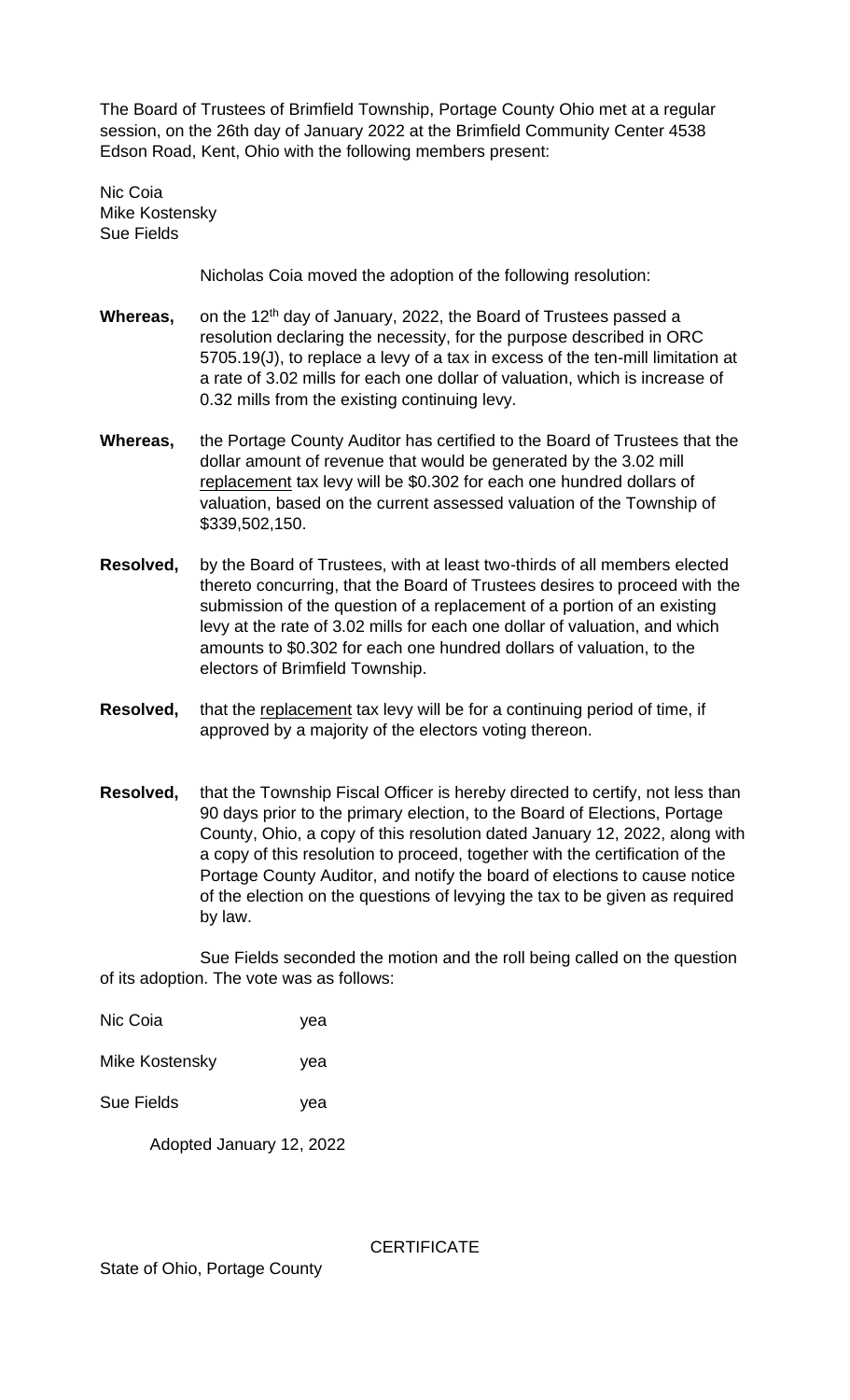I, the undersigned Fiscal Officer of Brimfield Township, Portage County, Ohio, certify that the foregoing Resolution No. 2022-036 is taken and copied from the record of proceedings of the Township, and that it has been compared by me with the resolution on the record and is a true copy.

Date January 26, 2022

Brimfield Township Fiscal Officer Portage County, Ohio

\_\_\_\_\_\_\_\_\_\_\_\_\_\_\_\_\_\_\_\_\_\_\_\_\_\_\_\_\_\_\_\_\_\_\_\_\_

# MOTION #2022-037

Nicholas Coia moved to approve payment to The City of Stow for the fair share fee for 2022 for Metro Swat. Mike Kostensky second.

| Mike Kostensky | - yea | Sue Fields - yea   |
|----------------|-------|--------------------|
| Nicholas Coia  | - vea | <b>Motion Pass</b> |
|                |       |                    |

**Fire:** No Action

**Admin:** No Action

# **Zoning:**

# MOTION #2022-038

Nicholas Coia moved to send property 3248 St RT 43 to Portage County Prosecutor for review. Mike Kostensky second.

| Mike Kostensky | - yea | Sue Fields - yea   |
|----------------|-------|--------------------|
| Nicholas Coia  | - yea | <b>Motion Pass</b> |

MOTION #2022-039

Nicholas Coia moved to send violation 3145 Mogadore Road to Portage County Prosecutor for review. Sue Fields second.

| Mike Kostensky | - yea | Sue Fields - yea   |
|----------------|-------|--------------------|
| Nicholas Coia  | - yea | <b>Motion Pass</b> |

MOTION #2022-040

Nicholas Coia moved to send violation on parcel 04-009-00-00-001-000 on Meloy Road to Portage County Prosecutor for review. Sue Fields second.

| Mike Kostensky | - vea | Sue Fields - yea   |
|----------------|-------|--------------------|
| Nicholas Coia  | - yea | <b>Motion Pass</b> |

# MOTION #2022-041

Nicholas Coia moved to send property 1515 Queenstown Road to Portage County Prosecutor for review. Sue Fields second.

| Mike Kostensky | - yea | Sue Fields - yea   |
|----------------|-------|--------------------|
| Nicholas Coia  | - yea | <b>Motion Pass</b> |

# **Road:**

MOTION #2022-042